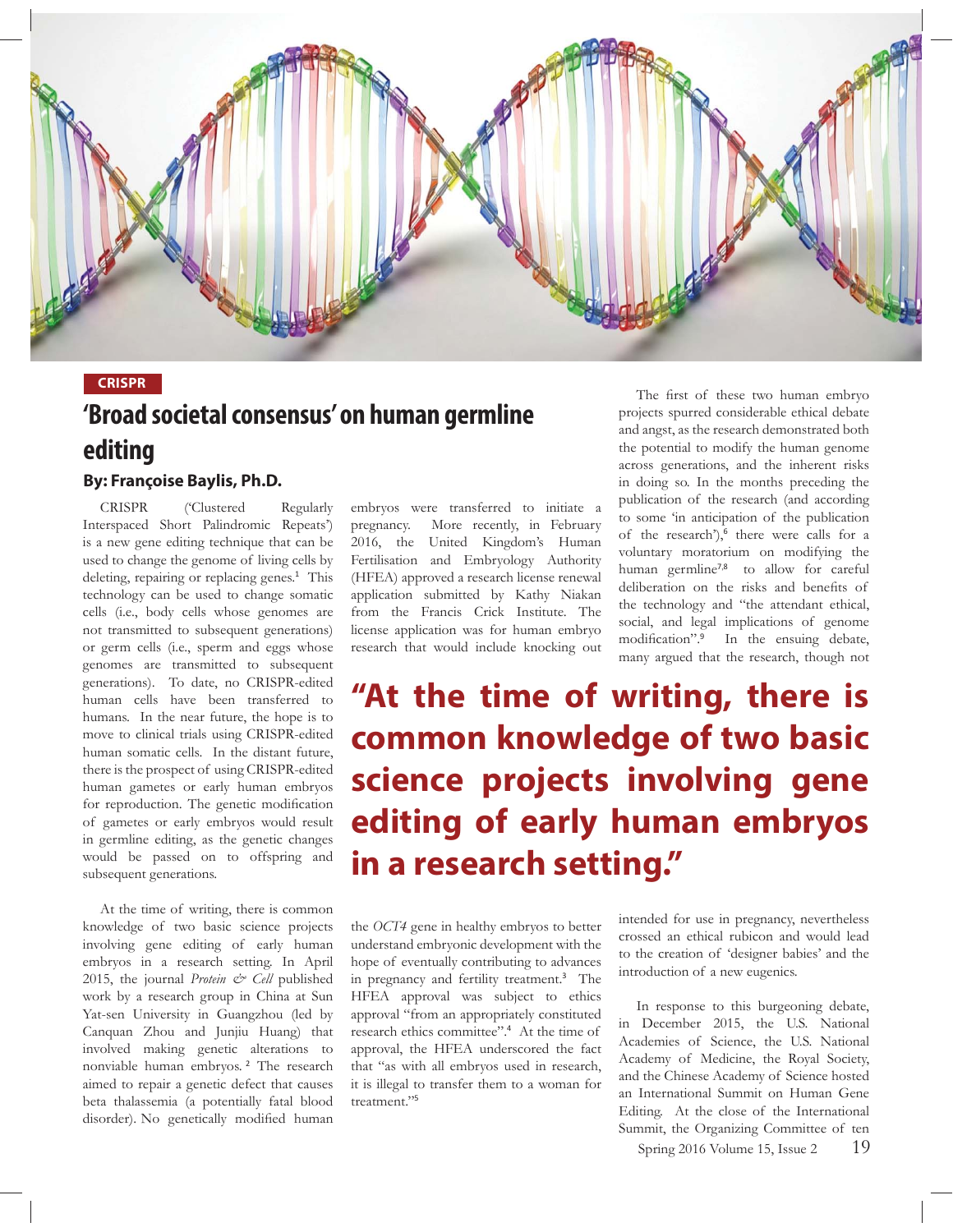scientists and two bioethicists (of which I was a member) issued a formal statement.<sup>10</sup> This statement – On Human Gene Editing: International Summit Statement – included four discrete conclusions.

In this article, I briefly outline each of the four conclusions. I then elaborate on the third conclusion which includes two clear thresholds for moving forward with human germline editing – namely, (i) evidence of safety and efficacy, and (ii) 'broad societal consensus'. Taken together, these two thresholds for acceptability create a potentially useful policy-making framework. Next, I move to a discussion of the fourth conclusion, which calls for an ongoing international forum – broadly inclusive of a diversity of nations, perspectives and expertise – to discuss the potential merits and harms of engineering humans. I suggest that such an ongoing forum is a *sine qua non* for achieving 'broad societal consensus', and then offer a model for decision-making by consensus. This model embraces work done by women activists in the 1980s and calls on scientists to support the consensus building process through honest brokering of policy options. In this way, this article begins the project of fleshing out whether and, if so, under what circumstances, human germline engineering might proceed.

### **International Summit Statement:**  four conclusions<sup>11</sup>

 First, members of the Organizing Committee concluded that, in their view, there was no reason to curtail basic and preclinical research on human cells. Labbased research could continue in accordance with "appropriate legal and ethical rules and oversight". In this way, the Committee endorsed laboratory research involving human somatic cells as well as human sperm, eggs and early embryos. This conclusion would have been reassuring to those involved in human embryo research, as they could interpret it to mean 'business as usual.' Conversely, those who object to any and all human embryo research would not have agreed with this conclusion. Further, among those who might otherwise cautiously support some human embryo research, there would be those who object to this conclusion on the grounds that it leaves the door open to possible misappropriation of genetically modified embryos to initiate a pregnancy. As well, depending upon the focus of the embryo research, disability activists would

have had serious reservations about the ways in which specific research might reinforce flawed and harmful assumptions about what kinds of lives should be prevented.

 Second, the Organizing Committee concluded that gene editing involving human somatic cells could proceed in both a research and a therapeutic context, always with careful attention on the part of both the researchers and the regulators to the risks and potential benefits of such research. This conclusion would have been welcome news to researchers working to develop therapeutic interventions for identifiable patients, who feared that disproportionate attention to the controversy surrounding germline editing would negatively affect their ability to proceed with clinical trials. This conclusion would also have satisfied patients and patient advocacy groups eager for the science to move forward with a view to improving human health. Some disability rights activists, however, would have been concerned with this conclusion, which could reasonably be perceived as uncritical endorsement of a technology that would further contribute to both geneticization (understanding humans primarily in terms of their DNA)<sup>12</sup> and ableism (discrimination that favours able-bodied individuals).<sup>13</sup> As well, there could have been concerns about the ways in which this conclusion would further undermine important distinctions between normal variation and disability.<sup>14</sup> Lastly, some would have been concerned about the possible use of gene-edited somatic cells for enhancement purposes.

 Third, the Organizing Committee addressed the use of gene editing technology in human gametes and early human embryos destined for reproductive use. Gene editing in these cells would result in genetic alterations to offspring and subsequent generations. The Committee concluded that "[i]t would be irresponsible to proceed with any clinical use of germline editing unless and until: (i) the relevant safety and efficacy issues have been resolved, based on appropriate understanding and balancing of risks, potential benefits, and alternatives, and (ii) there is broad societal consensus about the appropriateness of the proposed application." Those who hoped for as wide as possible a *marge de manoeuvre* would have been pleased with this conclusion, as they could reasonably interpret it as a recommendation to 'proceed with caution'. On this view, the first three conclusions follow in step-wise

fashion one from the other: first, do the lab work in human somatic and germ cells; second, proceed to clinical trials involving the transfer of gene-edited human somatic cells; and third, by the time there is sufficient evidence of safety and efficacy with the transfer of genetically modified somatic cells, expect public awareness and acceptance of the potential therapeutic benefits of germline editing to have shifted sufficiently as to provide a 'broad societal consensus' on human germline editing for therapeutic purposes. On the other hand, those who hoped for either a ban or a moratorium on human germline editing would have been disappointed with the Committee's failure to take a stronger stance in support of what might reasonably be described as a 'broad societal consensus' against this use of gene editing. Evidence of this consensus could be found in a number of countries with legislation or guidelines prohibiting human germline editing,<sup>15</sup> and in quasi-governmental and professional organizations' statements condemning human germline editing.<sup>16</sup> Either of these two mechanisms – a ban or a moratorium – would have served to temper the enthusiasm of researchers like George Church who is reported to have described his lab as "the center of a new technological genesis—one in which man rebuilds creation to suit himself".<sup>17</sup>

Fourth and finally, the Organizing Committee called on the sponsors of the Summit to create an ongoing forum for discussion to encourage thoughtful conversation among individuals with a wide range of knowledge, expertise, experience, and values. Participants in this conversation were to include "not only biomedical scientists, policymakers, regulators, research funders, and industry representatives, but also health-care providers, patients and their families, people with disabilities, ethicists, lawyers, social scientists, faith leaders, public interest advocates, and members of the general public".<sup>18</sup> Some would have been particularly pleased with this conclusion for at least two reasons. First, it clearly aimed to create a legitimate space for additional voices to contribute to the global discussion. Second, it arguably recognized that the work that needed to be done to flesh out the two threshold elements would benefit from discussion among persons with diverse perspectives. Others would have been deeply concerned about who ultimately would have authority to make what decisions.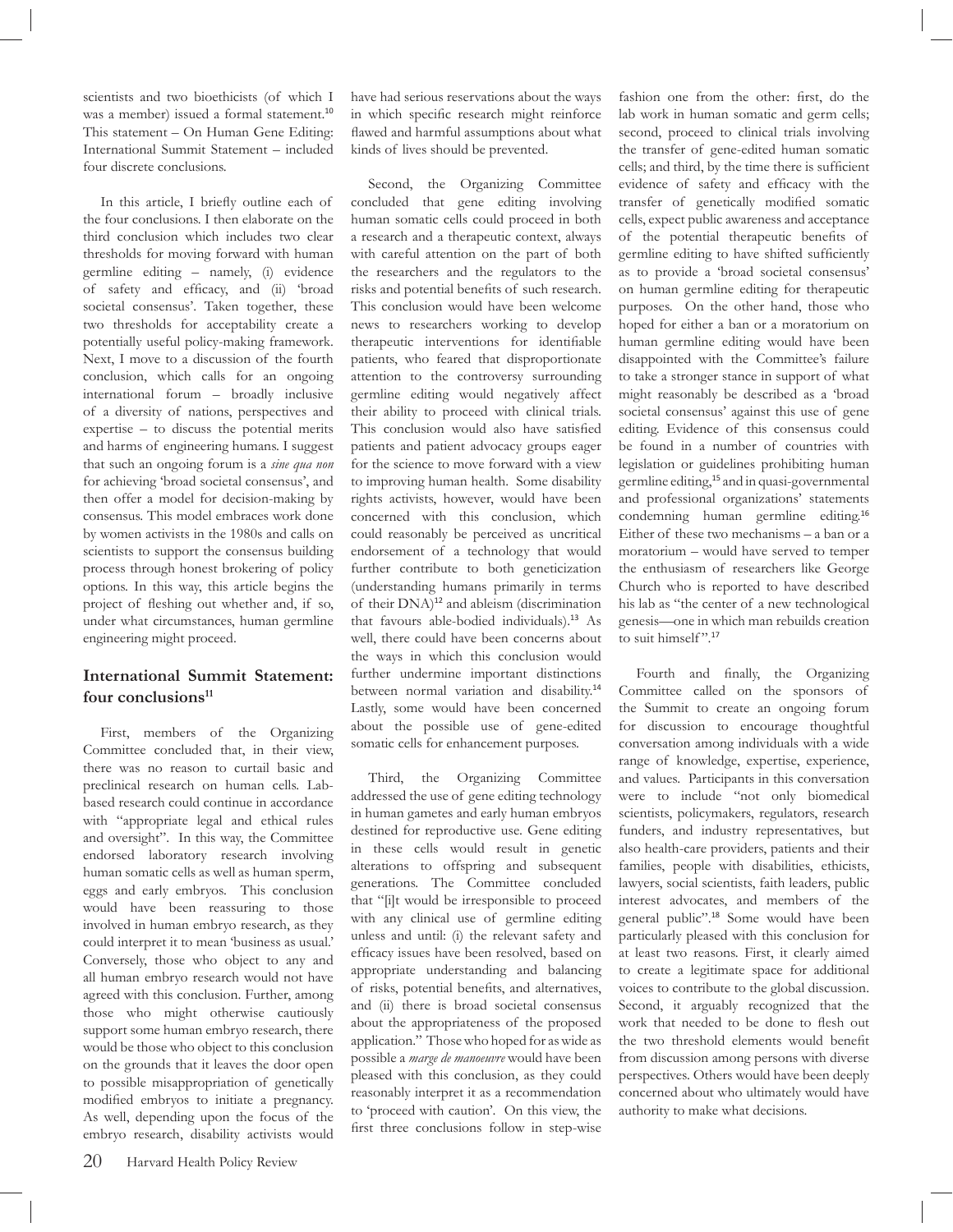#### **A moratorium by any other name19**

The claimed benefit of human germline editing is its potential to cure serious inherited diseases not only in individuals, but in their children and in subsequent generations. A second potential benefit, from the perspective of some, is the prospect of enhancing human traits and capabilities. The widely acknowledged potential harms of human germline editing include: the risk of introducing genetic changes with longterm harmful consequences for individuals, families, and future generations; the risk of exacerbating social inequalities; the risk that the technology might be used coercively; the risk of a new eugenics; and the risk of human enhancement. While some are ever so keen to co-author the human evolutionary story and thus see human enhancement as a benefit, others question the audacity of those who embrace volitional evolution in seeking to improve the human condition.

 In the months leading up to the Summit, and at the Summit, there were prominent calls for a ban or a moratorium on human germline

genome engineering of the human germline, at least as long as the safety and efficacy of the procedures are not adequately proven as treatments."<sup>23</sup> And, during the Summit, on December 2, 2015, the Council of Europe Committee on Bioethics issued a "Statement on Genome Editing Technologies"<sup>24</sup> in which it recalled the prohibition in Article 13 of the Convention on Human Rights and Biomedicine (commonly known as "the Oviedo Convention") on any intervention that would affect the germline.<sup>25</sup>

 In very general terms, those who advocate a complete ban on human germline editing typically advance one or more of the following arguments. There are arguments about the inability of children born of genetically altered embryos to consent to such alterations and the resulting threat to their right to an open future. There are arguments about the difficulties of long-term follow-up given that the results of germline editing could not be fully analyzed for generations to come. There are arguments about unbridled hubris and the attendant risk of catastrophic

**"The claimed benefit of human germline editing is its potential to cure serious inherited diseases not only in individuals, but in their children and in subsequent generations. A second potential benefit, from the perspective of some, is the prospect of enhancing human traits and capabilities"**

editing, not only from individuals<sup>20,21</sup> but also from professional organizations.<sup>22</sup> Notable among these was the statement issued by the International Bioethics Committee (IBC) of UNESCO on October 2, 2015, the same day as the public information gathering meeting hosted by the International Summit Organizing Committee. On that day, UNESCO released the "Report of the IBC on Updating its Reflection on the Human Genome and Human Rights". Taking into account the Universal Declaration on the Human Genome and Human Rights (1997), the International Declaration on Human Genetic Data (2003), and the Universal Declaration on Bioethics and Human Rights (2005), the IBC called on states and governments to "Agree on a moratorium on

irreversible biological consequences. And, there are arguments about unacceptable social consequences and inevitable human rights abuses resulting from new forms of eugenics, unfair discrimination and prejudice, and stigmatization. The purpose of a ban is to entrench a permanent prohibition.

 Meanwhile, those who advocate a moratorium on human germline editing tend not to be troubled by arguments suggesting that consent on the part of children born of genetically altered embryos is required. Rather, they typically worry that the risk of failure may be too great to warrant proceeding, or that the anticipated benefits may be too few to warrant proceeding, or that preferable alternatives may be available

(or in the offing). In this context, some focus narrowly on harmful biological or medical consequences, others worry about negative ethical and social consequences – including a new kind of bottom-up eugenics shaped by dominant economic, social, and political forces. The hope with a moratorium is for a stay to allow for careful reflection, discussion and debate (during which time, available facts and social mores inevitably will change). The worry with a moratorium, which essentially 'stops the clock', is that it might nonetheless function like a ban – as when a temporary prohibition becomes 'frozen in time'.

 The Organizing Committee did not endorse a ban, and it eschewed the language of a moratorium in favour of language that clearly communicated 'not now'. Why 'not now'? Because of serious concerns about safety and efficacy, and because of lack of agreement on legitimate (ethically sound) goals for the use of this technology.<sup>26</sup>

 Importantly, these two reasons for the 'not now' pronouncement/verdict (i.e., for the 'actual, but not so-called, moratorium') form the basis of a policy-making framework that allows for moving forward (i.e., 'not now' but 'maybe later'). The framework is simple insofar as it only includes two threshold elements: (i) demonstrated safety and efficacy (taking into consideration risks, potential benefits and alternatives); and (ii) broad societal consensus about acceptable uses of the technology. Paradoxically, the framework is also quite complicated because the substance (meaning and the scope) of each of these elements is unclear and very likely to be contested. As the science of human gene editing continues to develop, we may be able to negotiate a common understanding of appropriate standards for safety and efficacy for human germline editing, but this will not be without considerable (and perhaps vociferous) ethical and policy debate. For example, is 'reversibility' – whatever that might mean – a facet of safety? In any case, regardless of how easy or difficult it will be to agree on appropriate standards for safety and efficacy, in all likelihood it will be more difficult still to negotiate agreement on what is required for 'broad societal consensus'. What could this mean? And, more importantly, what should this mean?

#### **'Broad societal consensus'**

 If 'broad societal consensus' is to be a meaningful criterion for moving forward